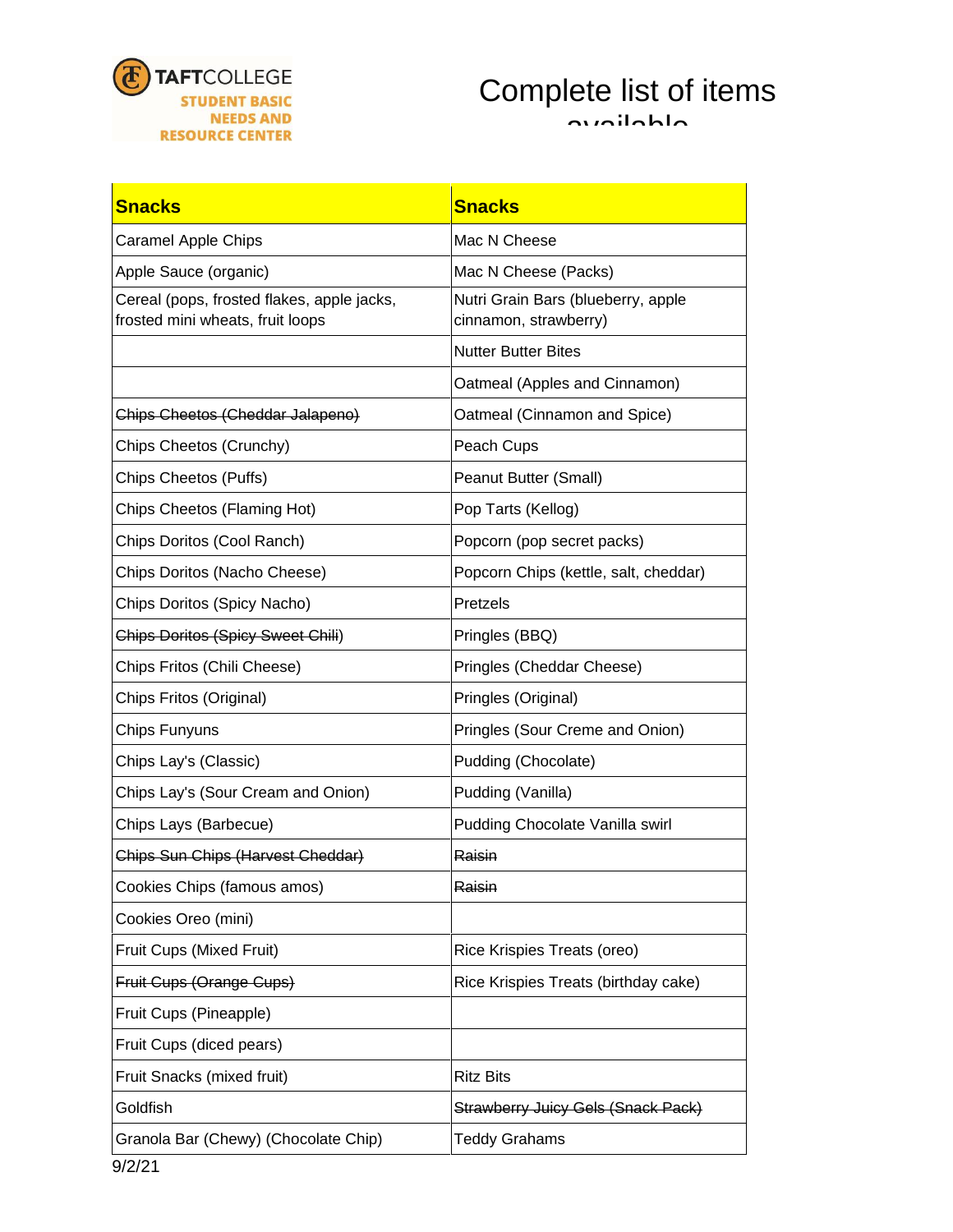

## Complete list of items

available

| Granola Bar (Chewy) (Dark Chocolate Chunk)    | Tuna (can)                                              |
|-----------------------------------------------|---------------------------------------------------------|
| Granola Bar (Chewy) (Peanut Butter Chocolate) |                                                         |
| Granola Bars Crunchy (Great Value)            | Granola Bars Crunchy (Nature Valley<br>honey and fruit) |

| <b>Dinner</b>                | <b>Hygiene</b>                         | <b>Canned Goods</b>         | <b>Canned Goods</b>      |
|------------------------------|----------------------------------------|-----------------------------|--------------------------|
| Beef Stew                    |                                        | Bean (Baked)                | Pork and Beans           |
| Beefaroni (ravioli)          | Baby Wipes (Packs)                     | Bean With Bacon             | Pork With Juice (1LB)    |
| <b>Brown Rice</b>            | <b>Blankets</b>                        | Beans (Black)               | Potatoes                 |
| Chicken Alfredo              | Body Wash                              | Beans (refried)             | Pumpkin                  |
| <b>Chicken Cooking Stock</b> | Conditioner (travel size)              | Beans (White)               | <b>Beef Ravioli</b>      |
| Chili with Beans             | Dental Picks (Pack)                    | <b>Beef Stew</b>            | <b>Red Kidney Beans</b>  |
| Corn Muffin Mix              | Deodorant                              | Beefaroni                   | white Beans              |
| Cup of Noodles               | Diapers (indiv.)                       | <b>Beets</b>                | Salsa De Chile Fresco    |
| Gravy Mix (brown)            | Diapers (Pack) (30)                    | <b>Beef Broth</b>           |                          |
| Green Split Peas (Bag Dry)   | tooth paste                            | Carrots                     | Sloppy Joe Sauce         |
| Mashed Potatoes (Instant)    | Feminine napkins<br>(tampons and pads) | Chicken Noodle Soup         | Spaghetti O's            |
| Lentils (Bag Dry)            | <b>Floss</b>                           | <b>Chicken And Dumpling</b> | Spam                     |
| Macaroni (Just Noodles)      | Floss & Brush                          | <b>Chicken Breast</b>       | Spinach                  |
| Madras Lentils*              | Flushable Wipes (Packs) Chili          |                             | <b>Sweet Potatoes</b>    |
| Beans (baked) (black)        | <b>Hand Cloth</b>                      | Chili Beans (White)         | Tomato Sauce (del monte) |
| Rice (White)                 | <b>Hand Sanitizer</b>                  | Corn                        | Tomato Sauce (el pato)   |
| Rotini (pasta)               | Pony Holders (Pack)                    |                             | <b>Tomato Soup</b>       |
| Split Peas (Bag Dry)         | Razor (Packs)                          | <b>Cranberry Sauce</b>      | <b>Tomato Wedges</b>     |
| <b>Stuffing Mix</b>          | Shampoo (travel size)                  | Enchilada Sauce             | <b>Tomatoes Stewed</b>   |
| Vegetarian Chili (Packet)    | Soap (Bar)                             | <b>Fruit Cocktail</b>       | Tuna                     |